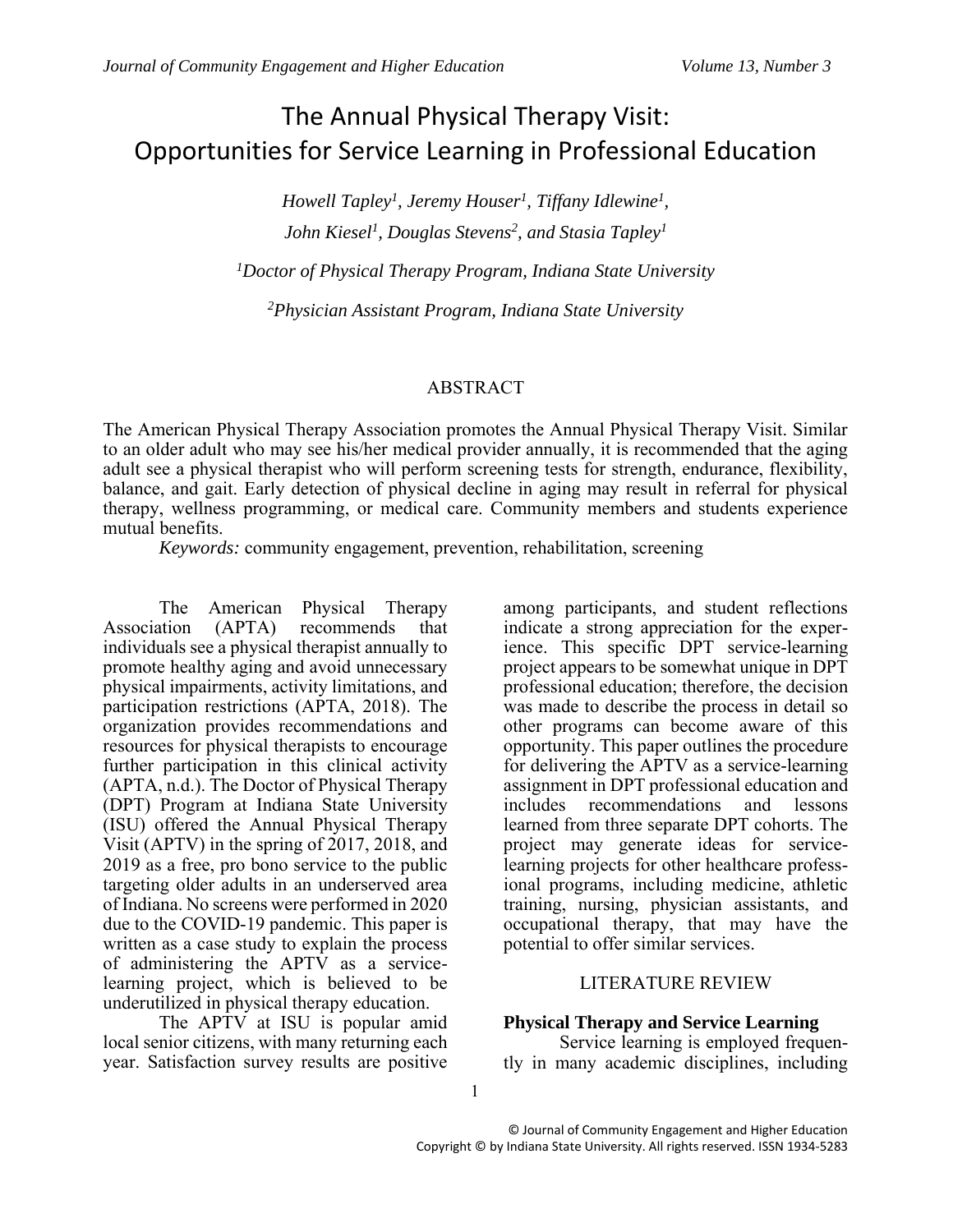medical and nursing sciences, business and economics, computer science and information systems, social studies, teacher education, linguistics, and environmental disciplines (Salam et al., 2019). Service learning is a form of experiential learning that addresses academic objectives in conjunction with meaningful community service (Cashman & Seifer, 2008). Educational benefits of service learning include developing hands-on skills, applying theories to practice in the community, and fostering a sense of social responsibility (Azer et al., 2013). Service learning is distinct from other forms of experiential learning in health professional education, like clinical internships, by aiming to increase students' sense of social responsibility while applying knowledge and skills learned during academic coursework. Clinical internships tend to focus on the development of the student, with learning experiences structured around the application and development of clinical skills. Service learning in physical therapy provides the student with an opportunity for practical, hands-on experiences with community members in need of services.

McMenamin et al. (2014) described six domains for outcomes of service learning: (i) personal and interpersonal development; (ii) understanding and applying knowledge; (iii) engagement, curiosity, and reflective practice; (iv) critical thinking; (v) perspective transformation; and (vi) citizenship. Objectives to promote critical inquiry and reflective practice are consistent across healthcare education, and service learning can provide an opportunity to achieve these key learning objectives (Azer et al., 2013). Instructor guidance throughout the process allows students to be involved in the development, planning, and execution of a service event. Prompts after the event assist in promoting reflection, personal growth, and perspective transformation regarding the profession's role in society.

The domains for service learning outcomes align with APTA Core Values of altru-

ism, social responsibility, caring, and compassion. Social responsibility is defined as "the promotion of a mutual trust between the profession and the larger public that necessitates responding to societal needs for health and wellness" (APTA, 2019b, p. 2) and connects well with the "giving back" component of service learning. Enhanced appreciation of the APTA Core Values has been cited previously as a benefit of community-based service learning in physical therapy education (Gazsi & Oriel, 2010). Compassion/caring and accountability have been reported as the most common APTA Core Values experienced by students during service-learning activities (Crandell, Wiegand, & Brosky, 2013). In addition to the Core Values, the APTA Code of Ethics guides physical therapy professional education and practice. In this document, principle #8 states, "Physical therapists shall participate in efforts to meet the health needs of people locally, nationally, or globally" (APTA, 2020, p. 3). This provides an ethical imperative for social responsibility that service-learning activities can meet.

Reynolds (2005) highlighted the distinct benefits of service-learning experiences compared to clinical internship experiences for physical therapy students. Clinical internships are typically individual student learning experiences in a clinical setting under the supervision of a single clinical instructor as compared to service learning, which usually involves group projects that occur outside of a formal clinical setting. The benefits of service learning include the chance to participate in prevention and wellness screening, the development of an increased appreciation for cultural differences within community members, and an increased sense of social responsibility. Many clinical internship experiences offer limited opportunity to provide consultation, prevention, and wellness, or to demonstrate social commitment and advocacy.

Community service-learning projects allow students active involvement in planning and implementing stages, thereby fostering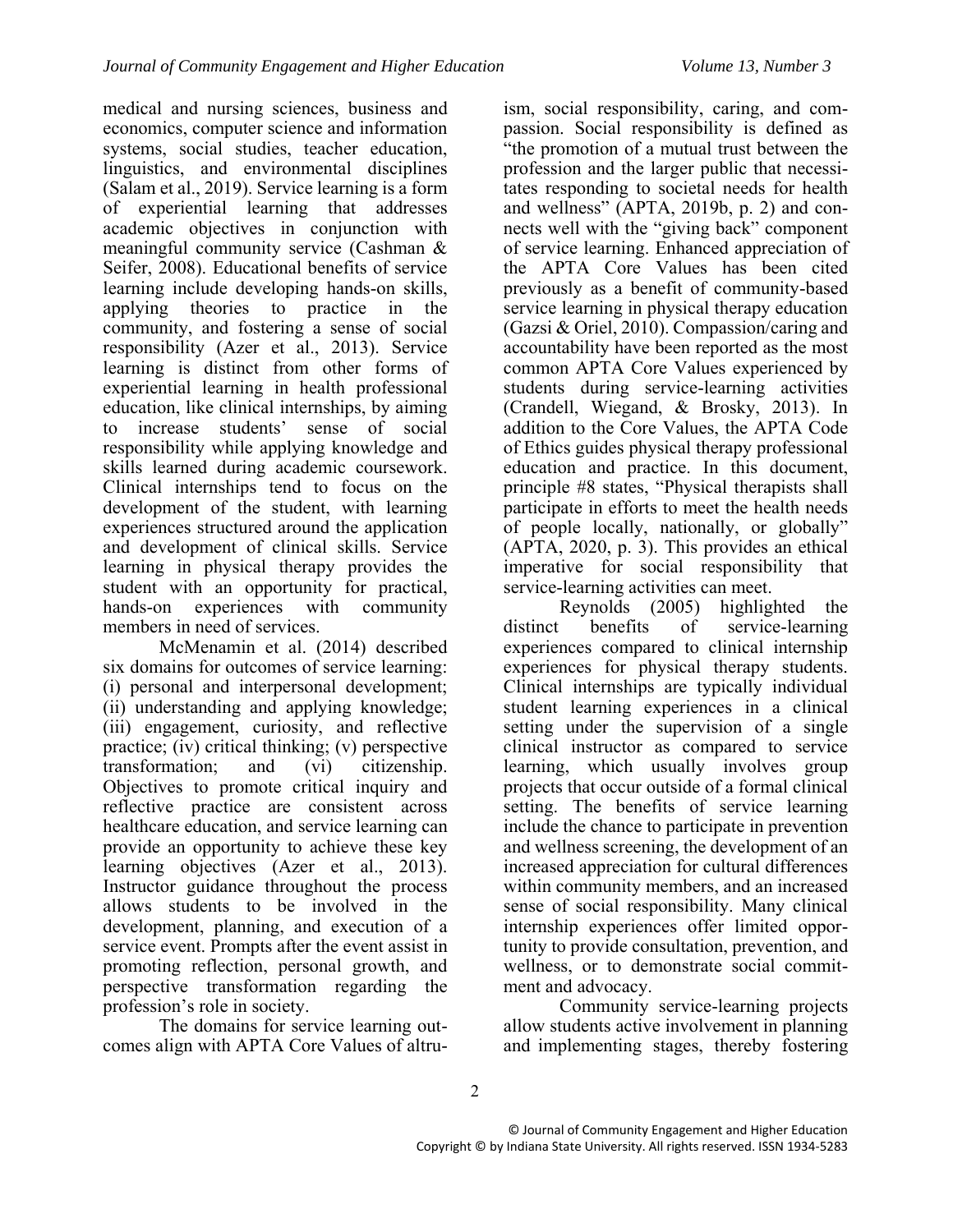organizational and leadership skills. Some authors have proposed service learning as an ideal learning approach for physical therapy students due to its ability to develop leadership skills, foster team-building skills, and build a deeper understanding of professional roles (Hoppes et al., 2005). The development of leadership skills in the personal and interpersonal domains along with promoting citizenship fit with previous descriptions of the domains of service learning (McMenamin et al., 2014).

Nordon-Craft et al. (2017) explored the benefits of actively involving students in designing and implementing a servicelearning project to reduce falls. Students selfreported reduced anxiety and improved confidence when working with older adults after participating in the project. This included an increase in self-reported ability to interpret clinical findings from assessments. The students also had a greater appreciation for the importance of social responsibility and an increased interest in working with older adults. These benefits highlight service learning's ability to enhance social responsibility, professionalism, and the application of hands-on knowledge and skills learned during academic coursework.

## **Annual Screenings**

The APTV is a type of annual health screen. Annual health screens are a form of secondary prevention strategy to ensure pathologies are identified at early stages with the goal of less morbidity and mortality (Morabia, 2004). Unfortunately, the current healthcare model is primarily focused on tertiary management and care. Similarly, current healthcare curriculums focus on educating our future providers to manage disease rather than prevent disease. As the healthcare model evolves, preventative practice is more valued by patients and practitioners (CDC, n.d.). The APTA acknowledges that physical therapists have the knowledge and expertise to provide an adequate health screen that allows for the visibility of individuals' status of health over time and the potential to capture early

signs of disease that warrant referral (APTA, 2021b). Perhaps the most supportive data for annual screening by physical therapists is identifying patients at risk for falls. Falls become more common with advancing age and are estimated to cost \$30 billion annually in direct medical costs in the United States (Phelan et al., 2015). Phelan et al. (2015) also suggest that current statistics indicate that approximately 30% to 40% of people aged 65 years and older will fall annually. The opportunity provided by the APTV offers a chance to address this critical public health concern in high-risk populations.

## METHODOLOGY

## **Project Description**

In the spring semester, second year DPT students in a cohort of approximately 30 are required to complete PHTH 720, Health Promotion and Wellness, a one credit hour course that is a blend of didactic training and service-learning assignments. One course objective is to "implement health promotion and wellness programs based on cost effectiveness and available resources" (Tapley, 2019, p. 1). The APTV is an assignment that includes completion of the service-learning project, a written paper (30% of course grade), and a presentation (15% of course grade). Students plan, implement, and evaluate the event under the supervision of faculty who are licensed physical therapists. Adults aged 50 and older, who are community members in the Terre Haute, Indiana, area are offered free screenings that include an assessment of strength, flexibility, endurance, balance, and gait. Clients are recruited through local organizations such as senior centers, churches, etc. When deficits such as poor balance and flexibility are detected, appropriate home programs are offered which may include therapeutic exercise or patient education for fall prevention. When more severe dysfunction is present, referrals are made for physical therapy consults at local clinics; wellness services such as yoga, tai chi, and aquatic exercise; or physician office visits.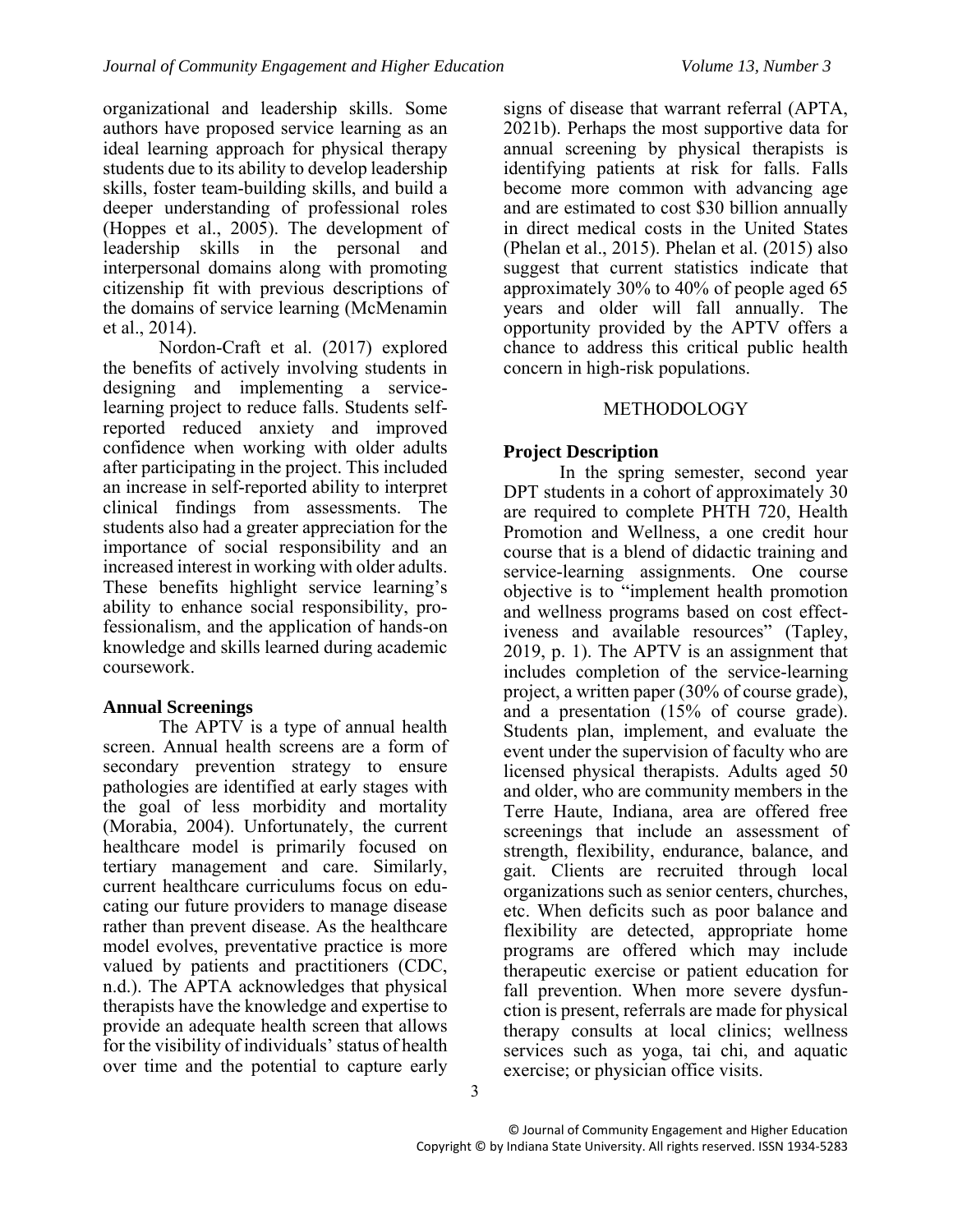## **Objectives of the Project**

The APTV service-learning project was designed to provide practical, hands-on experience for second year DPT students while addressing the health needs of the public. A total of six objectives were listed:

1. Develop/revise a training manual that will be used by the next cohort

2. Research the concept of the Annual Physical Therapy Visit

3. Develop/revise all forms needed to implement the event

4. Market and administer the event

5. Assess your project

6. Present your project in writing and through oral presentation

## **Timeline and Assignments**

Doctor of physical therapy students are presented with the details of the assignment in early January on the first day of class. A project manager is elected from the student population, and this individual directs the event and serves as the primary liaison between students, faculty, and clinical partners. Students then self-select into one of four task forces: Research, Forms/Tests, Procedure, and Marketing/Recruitment. Descriptions of each task force duties are outlined in Table 1. Members of each task force elect a task force chair who coordinates all activities of the group. This arrangement mirrors typical operations of public health programs, and also provides multiple leadership opportunities for students. Students are encouraged, but not required, to make improvements to the event based on student comments and reflections from previous years. Faculty oversee the process and approve changes as needed.

## **Evaluation**

As a method to understand the impact of the service-learning project, students and clients gave feedback. The clients who participated in the event completed a satisfaction survey. The doctor of physical therapy students submitted a group written reflection of their experience of the event. The students also made recommendations for future cohorts

based on their participation. A complete training manual was required as a course assignment, including project completion details such as research related to the APTV, marketing, tests/measures, procedures, and evaluation. Students completed optional course and instructor evaluation surveys.

#### **Table 1.** *Taskforce Assignments*

#### **1. Research**

- a. Develop background information for project
	- i. Peer-reviewed research
		- 1. PT role in screens
		- 2. Wellness/Prevention
		- 3. The annual checkup by a PT
	- ii. APTA/Other information related to topic
	- iii. Relevance and future use for PT practice
	- iv. Set objectives/goals for the project v. Impact evaluation

#### **2. Forms/Tests and Measures**

- a. Finalize tests/screens needed for event
- b. Finalize forms
- c. Lead training session for performance of tests

#### **3. Procedure**

- a. Create outline of event details
- b. Develop layout of clinic space
- c. Secure needed equipment/supplies
- d. Process evaluation
- e. Coordinate/manage day of event

## **4. Marketing/Recruitment**

- a. Recruit licensed PTs to supervise students during event
- b. Market event to relevant population
- c. Create advertising materials as appropriate
- d. Distribute advertising materials
- e. Schedule clients for event
- f. Follow-up/reminders to assure attendance
- g. Minimize tardiness and no-shows
- h. Follow-up client satisfaction survey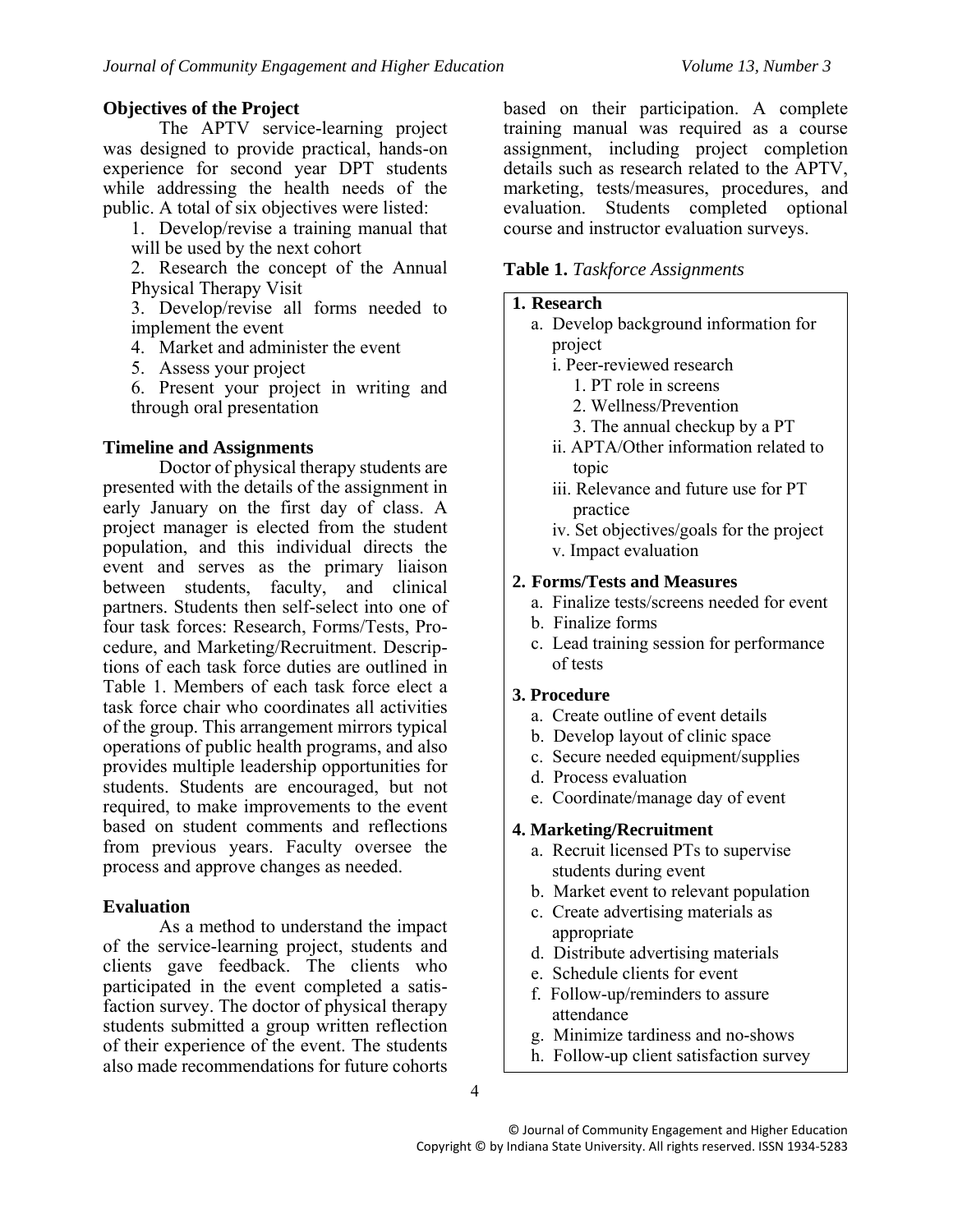#### RESULTS

There were three separate screenings performed: spring 2017, spring 2018, and spring 2019. A total of 95 individuals aged 50 and above from the community received free screenings. Student reflections of the event were positive. Client satisfaction was very high, and many individuals returned over multiple years. There was one adverse event consisting of a minor fall down a step with no significant injury.

Student reflections after the event provided insight into the experiential experience of community service and learning from a student perspective. Each cohort indicated enjoyment of the project and a desire to continue the project for future cohorts. One group stated, "It was a great experience for all those involved and allowed us to gain handson experience in the development of a health promotion event that we may each be requested to initiate in our future workplace." Student teaching evaluations rated the

instructor higher than department, college, and university averages, indicating an overall good experience with the course. Individual comments were very positive and samples are provided in Table 2.

Client satisfaction was assessed through a general written intake form. Clients were asked, "Overall, how satisfied were you with your physical therapy checkup?" Of those completing the survey (N=89), 100% selected either "very satisfied" or "satisfied" when other options were "neutral," "dissatisfied," and "very dissatisfied." Written suggestions<br>included recommendations to improve included recommendations parking and to provide a better quality map and good directions to the physical location. In 2019, the location for the event changed from previous years, which caused some confusion for those return clients.

Students were required to make recommendations for a successful APTV in the written manual to assist future cohorts. These "lessons learned" from previous groups are listed in [Table 3.](#page-5-0)

**Table 2.** *Sample Student Comments*

## **What were the best things about this course?**

"The health promotion project was fun."

"The health promotion and screening project were the coolest parts about this. I completely enjoyed those projects and the impact we had on the community."

"I really like the health screens; it was awesome getting in the clinic to actually perform activities."

"Setting up the health screen and seeing it be a huge success."

"The semester-long project to be able to interact and help the community was much better than having to take any tests…"

"I really enjoyed the health promotion project. Not only was it beneficial for the community but also to me as a future clinician. It was nice to be put in a position where I felt like I had responsibility to educate patients while my teachers were present to provide feedback and guidance."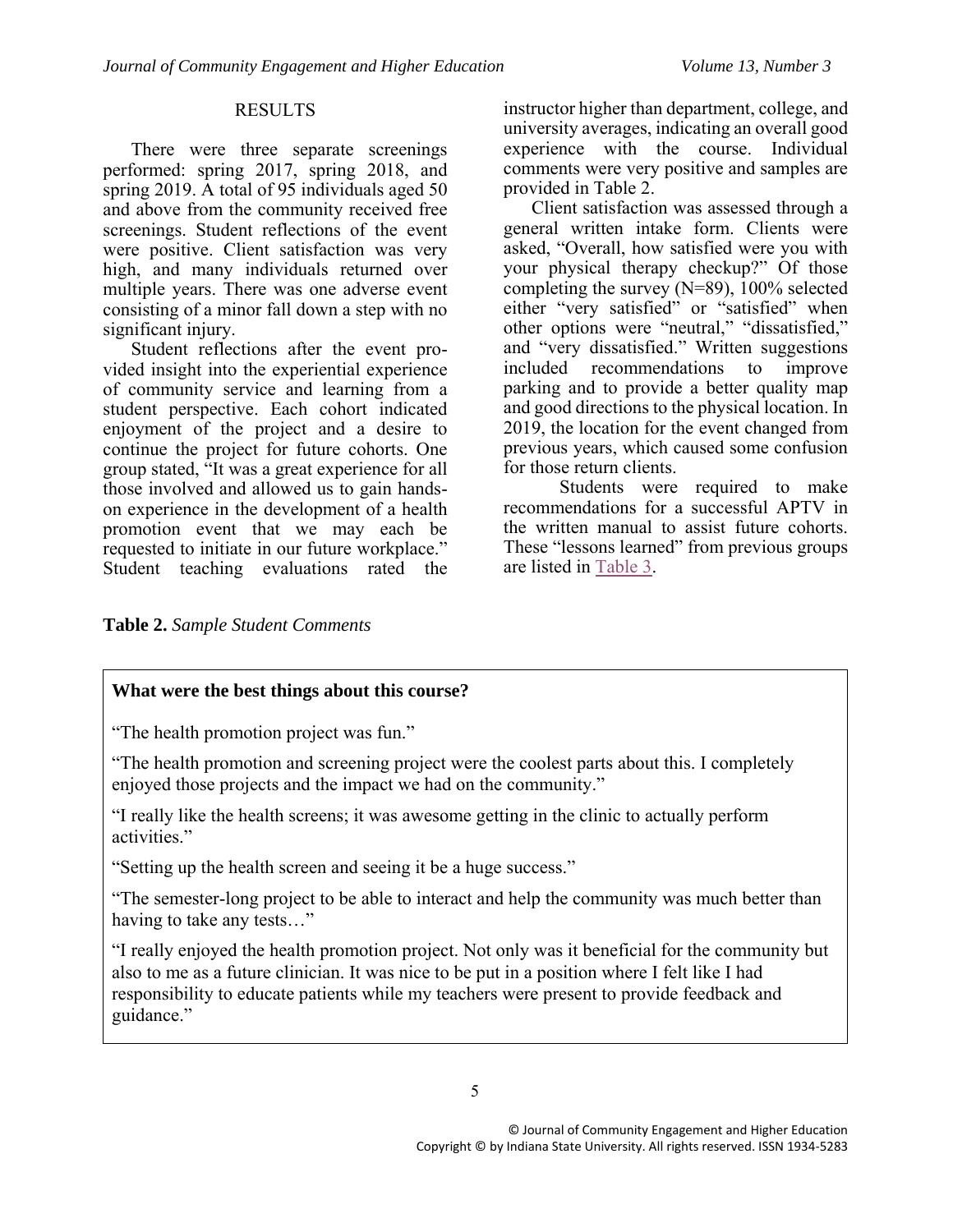# <span id="page-5-0"></span>**Table 3.** *Lessons from the Annual Checkup Service Learning Project*

## **Pre-event Planning**

Use a variety of methods to market: email blast to senior group very effective Schedule 4 weeks out – making appointments preferred to "walk-in" Recommend 2 clients/15 minutes based on staffing Send a reminder email 2 weeks prior to event Phone clients 3 days prior to event to confirm Be proactive to avoid no shows Importance of good, accurate map Doing paperwork prior is helpful Use a training session with cross training in all tests/measures (administration and interpretation) Have a dry-run to work out kinks Recruit physical therapists to supervise student PTs (faculty plus local clinicians) Weekend worked better for parking and less congestion in building

## **Day-of-Event Coordination**

Parking can be an issue Good flow between stations is essential Signs are needed inside and outside the facility Provide adequate space/chairs for waiting room Layout of stations – important to streamline process Use 1 person to direct with a "birds eye view" Use 2 student "floaters" to help as needed and keep clients moving Need 2 people at check-in Private area needed for medical history/check-in Use cheat-sheets to quickly assess for red flags Vital signs station needs adequate staff to prevent bottleneck Use laminated data sheets at each station with normative values

## **Event**

The Biodex Biosway for balance assessment was popular and clients seem to like technology The debriefing session was most popular Use a private room for debriefing session for HIPAA compliance Use a 1-page summary sheet for patient/physician Provide breaks for students Exercise recommendations need to be written and concise

## **Post-Event**

Have good, secure storage for medical records Maintain contact list for future groups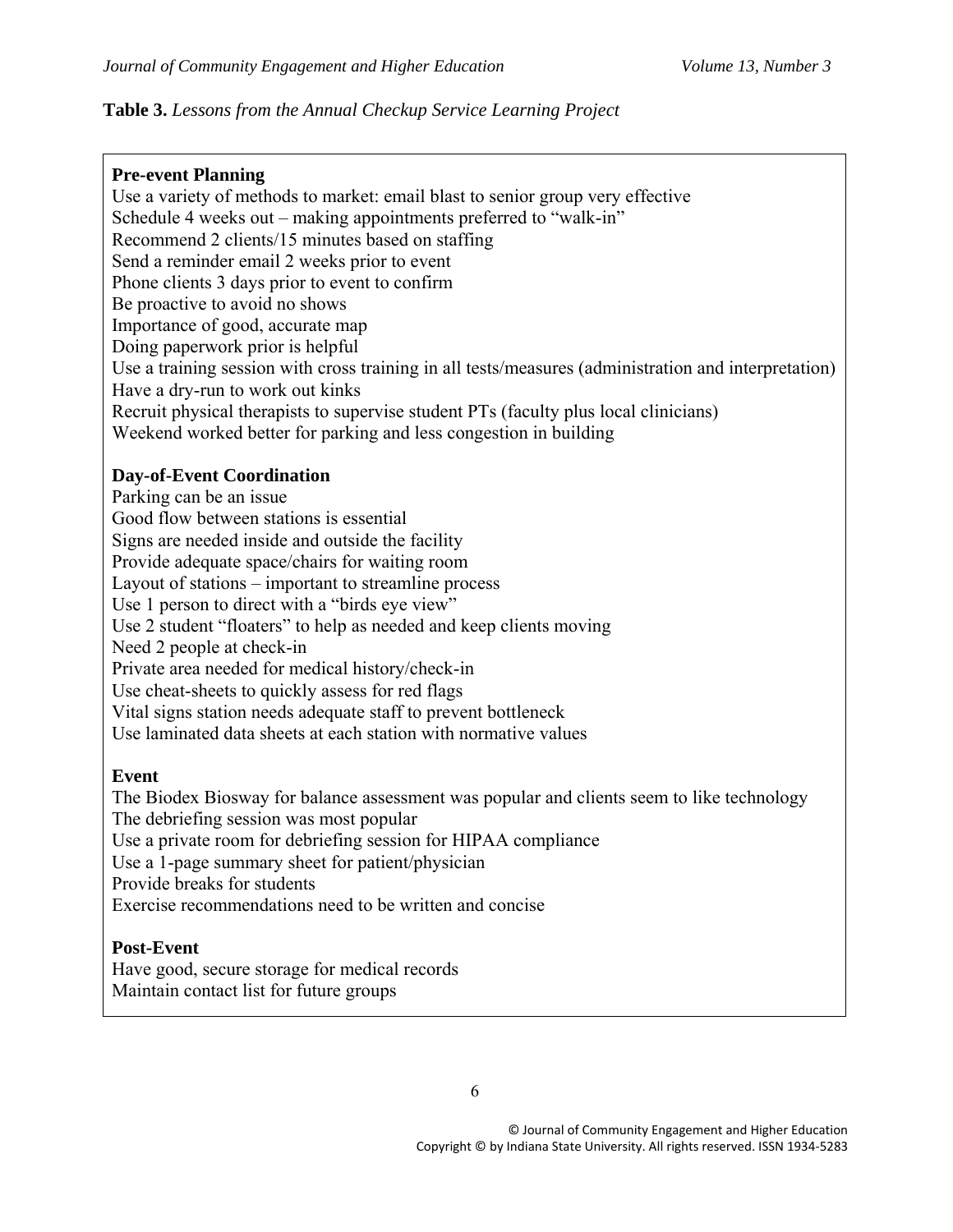#### DISCUSSION

This paper explored student physical therapists' perspectives on the development and implementation of a service-learning project providing annual health screenings to high-risk, underserved older adults. Overall, the student participants reported positive experiences and felt participating in the service learning was beneficial for learning "hands-on" skills of the profession including examination techniques, basic home exercise prescription, and patient education. Many students also commented on the fulfillment they experienced after being able to help members of the community, which in turn generated an increased likelihood to consider being involved in future community engagement events as a professional. This finding is consistent with previous research into physical therapy student service learning, which reported improved confidence, interest, and willingness to participate in future health promotion activities (Tapley & Patel, 2016). Allowing students to perform examination skills during their didactic training is invaluable in fostering professional growth and confidence.

Injury prevention and the promotion of health and wellness are integral components of physical therapy practice. Many students do not get adequate opportunities to develop these skills during clinical experiences; this is likely due to the nature of healthcare reimbursement focused on postinjury rehabilitation as opposed to preventative measures. The APTV assignment offers students valuable experience in performing these components of practice.

Thomas Edison stated, "the doctor of the future will give no medicine, but will interest his patients in the care of the human frame, in diet, and in the cause and prevention of disease." (BrainyQuote, n.d., para. 1). Embedding the knowledge and practice of the APTV within the physical therapy curriculum aligns well with this wise advice from the past. In addition, the initiative is in harmony with the current CDC recommendation to

invest in prevention-oriented care services for the improvement of mainstream medicine and public health (CDC, 2021). By addressing movement dysfunctions early, this unique, "real-world" assignment allows DPT students the opportunity to fulfill the mission of the APTA: "Transforming society by optimizing movement to improve the human condition" (APTA, 2019a, para. 1).

A key component of any servicelearning project is addressing needs of the community. As a result of this project, a highrisk, underserved community received health screening and advice on fall risk reduction, physical activity recommendations, and counseling on healthy behaviors. Thus far, the community participants have been satisfied with the program, and the continued feedback from community partners continues to be a key consideration in updating the APTV.

The organization and detailed structure provided in the APTV servicelearning assignment may have implications for community engagement and higher education in general. It has been reported that both the level of instructor guidance provided for a service-learning project and the extent of project integration with course material may be related to student learning (Lambright & Lu, 2009). Students were provided extensive details related to the design and implementation of the APTV. In addition, the course was strategically located toward the end of the didactic curriculum, which allowed students to apply clinical knowledge and skills learned in previous coursework. The higher education community should consider providing sufficient structure in the design of servicelearning projects to eliminate student confusion and promote success. The success of the APTV may also be a result of timing of student learning and sequencing of content within the curriculum. Instructors should consider appropriate integration of current and past content in the design of meaningful service-learning experiences.

Another lesson this case study provides the larger academic community is related to leadership. It has been suggested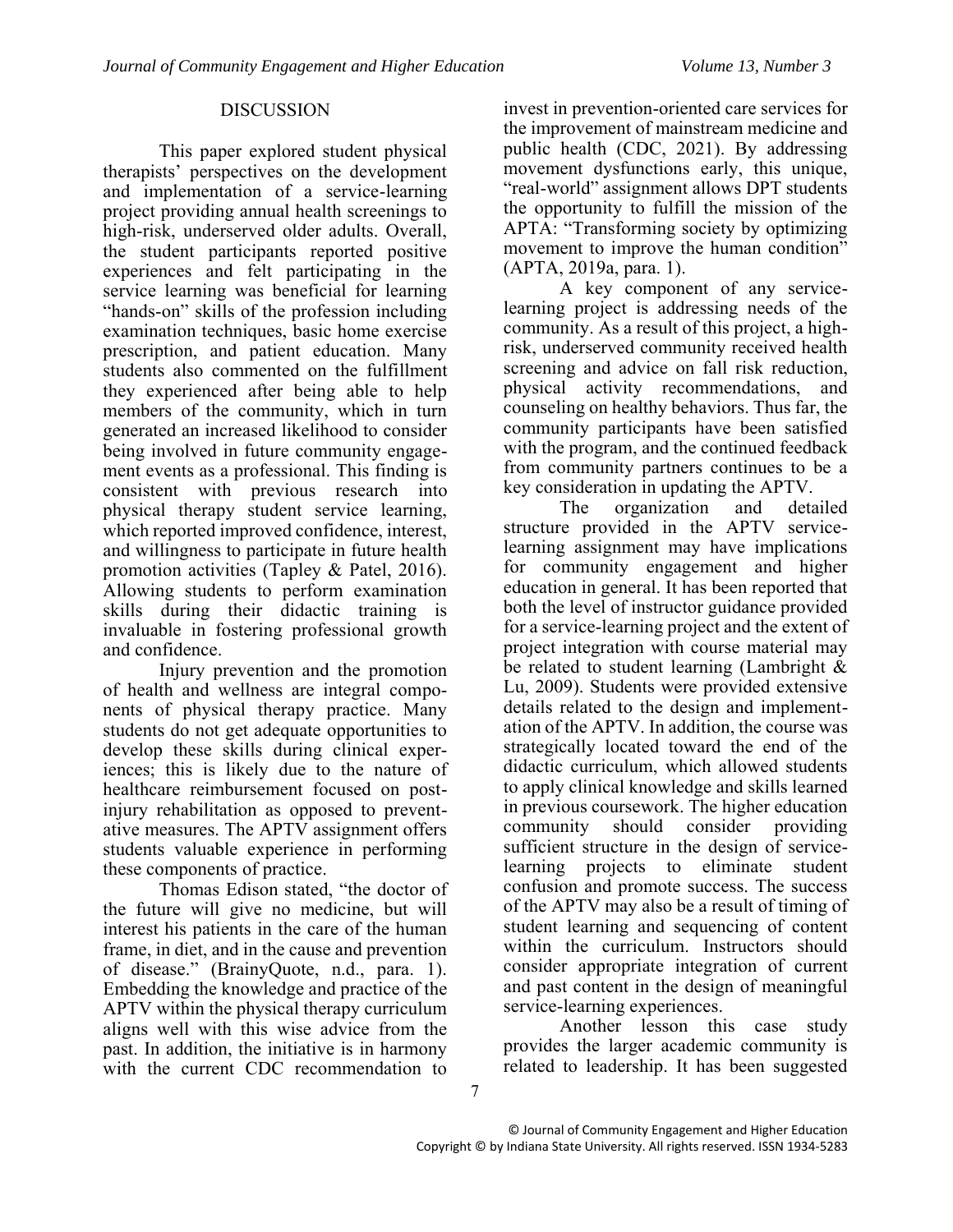that leadership skill development can be incorporated successfully into servicelearning projects (Lester, 2015). By providing multiple opportunities for leadership within the APTV service-learning project, students were able to assume responsibility and a sense of ownership for the project. There was a project director/coordinator student position who oversaw the entire project and acted as a liaison to the supervising faculty member. In addition, multiple task force chairs were staffed by students who had the responsibility of organizing meetings and providing weekly reports. Instructors designing service-learning projects in other disciplines may benefit from incorporating multi-level leadership opportunities within a single group project.

## **CONCLUSION**

The APTV offers unique opportunities for community engagement in physical therapy professional education. DPT students appreciate the tangible benefits of experiential learning in training for a "hands on" future professional life. When DPT students are offered a structured plan with adequate faculty supervision, both student and client satisfaction are high. High-risk, underserved older adults are the recipients of free yearly screens for strength, flexibility, endurance, balance, and gait deficits. Early detection of physical decline with aging may lead to interventions that can improve daily living activities and overall health-related quality of life. The authors believe service-learning projects can be implemented in other healthcare programs to provide a hands-on learning experience to students and benefit the community they serve. This case study provides a framework and guideline for implementation.

## REFERENCES

American Physical Therapy Association. (n.d.). *Why provide an annual physical therapy visit.* [https://www.apta.org/patient](https://www.apta.org/patient-care/interventions/annual-checkup)[care/interventions/annual-checkup](https://www.apta.org/patient-care/interventions/annual-checkup)

- American Physical Therapy Association. (2018, August 30). *Annual visit with a physical therapist HOD position statement, HOD P06-18-22-30.*  [https://www.apta.org/apta-and](https://www.apta.org/apta-and-you/leadership-and-governance/policies/annual-visit)[you/leadership-and](https://www.apta.org/apta-and-you/leadership-and-governance/policies/annual-visit)[governance/policies/annual-visit](https://www.apta.org/apta-and-you/leadership-and-governance/policies/annual-visit)
- American Physical Therapy Association. (2019b, September 20). *Core values for the physical therapist and physical therapist assistant, HOD position statement HOD P06-19-48-55*. [https://www.apta.org/apta-and-you/](https://www.apta.org/apta-and-you/%20leadership-and-governance/policies/%20core-values-for-the-physical-therapist-and-physical-therapist-assistant) [leadership-and-governance/policies/](https://www.apta.org/apta-and-you/%20leadership-and-governance/policies/%20core-values-for-the-physical-therapist-and-physical-therapist-assistant) [core-values-for-the-physical-therapist](https://www.apta.org/apta-and-you/%20leadership-and-governance/policies/%20core-values-for-the-physical-therapist-and-physical-therapist-assistant)[and-physical-therapist-assistant](https://www.apta.org/apta-and-you/%20leadership-and-governance/policies/%20core-values-for-the-physical-therapist-and-physical-therapist-assistant)
- American Physical Therapy Association. (2019a, September 25). *Vision statement for the physical therapy profession, HOD P06-13-18-22.* [https://www.apta.org/apta-and-you/](https://www.apta.org/apta-and-you/%20leadership-and-governance/policies/%20vision-statement-for-the-physical-therapy-profession) [leadership-and-governance/policies/](https://www.apta.org/apta-and-you/%20leadership-and-governance/policies/%20vision-statement-for-the-physical-therapy-profession) [vision-statement-for-the-physical](https://www.apta.org/apta-and-you/%20leadership-and-governance/policies/%20vision-statement-for-the-physical-therapy-profession)[therapy-profession](https://www.apta.org/apta-and-you/%20leadership-and-governance/policies/%20vision-statement-for-the-physical-therapy-profession)
- American Physical Therapy Association. (2020, August 12). *Code of ethics for the physical therapist, HOD S06-20- 28-25*. [https://www.apta.org/apta-and](https://www.apta.org/apta-and-you/leadership-and-governance/%20policies/code-of-ethics-for-the-physical-therapist)[you/leadership-and-governance/](https://www.apta.org/apta-and-you/leadership-and-governance/%20policies/code-of-ethics-for-the-physical-therapist) [policies/code-of-ethics-for-the](https://www.apta.org/apta-and-you/leadership-and-governance/%20policies/code-of-ethics-for-the-physical-therapist)[physical-therapist](https://www.apta.org/apta-and-you/leadership-and-governance/%20policies/code-of-ethics-for-the-physical-therapist)
- Azer, S. A., Guerrero, A. P., & Walsh, A. (2013). Enhancing learning approaches: Practical tips for students and teachers. *Medical Teacher*, *35*(6), 433–443.
- BrainyQuote. (n.d.). *Thomas A. Edison quotes.*[https://www.brainyquote.com/](https://www.brainyquote.com/quotes/thomas_a_edison_1063850) [quotes/thomas\\_a\\_edison\\_1063850](https://www.brainyquote.com/quotes/thomas_a_edison_1063850)
- Cashman, S. B., & Seifer, S. D. (2008). Service-learning: An integral part of undergraduate public health. *American Journal of Preventive Medicine*, *35*(3), 273–278.
- Centers for Disease Control. (n.d.). *Promoting preventive services for adults 50-64: Community and clinical partnerships.* [https://www.cdc.gov/](https://www.cdc.gov/%20aging/pdf/promoting-preventive-services.pdf) [aging/pdf/promoting-preventive](https://www.cdc.gov/%20aging/pdf/promoting-preventive-services.pdf)[services.pdf](https://www.cdc.gov/%20aging/pdf/promoting-preventive-services.pdf)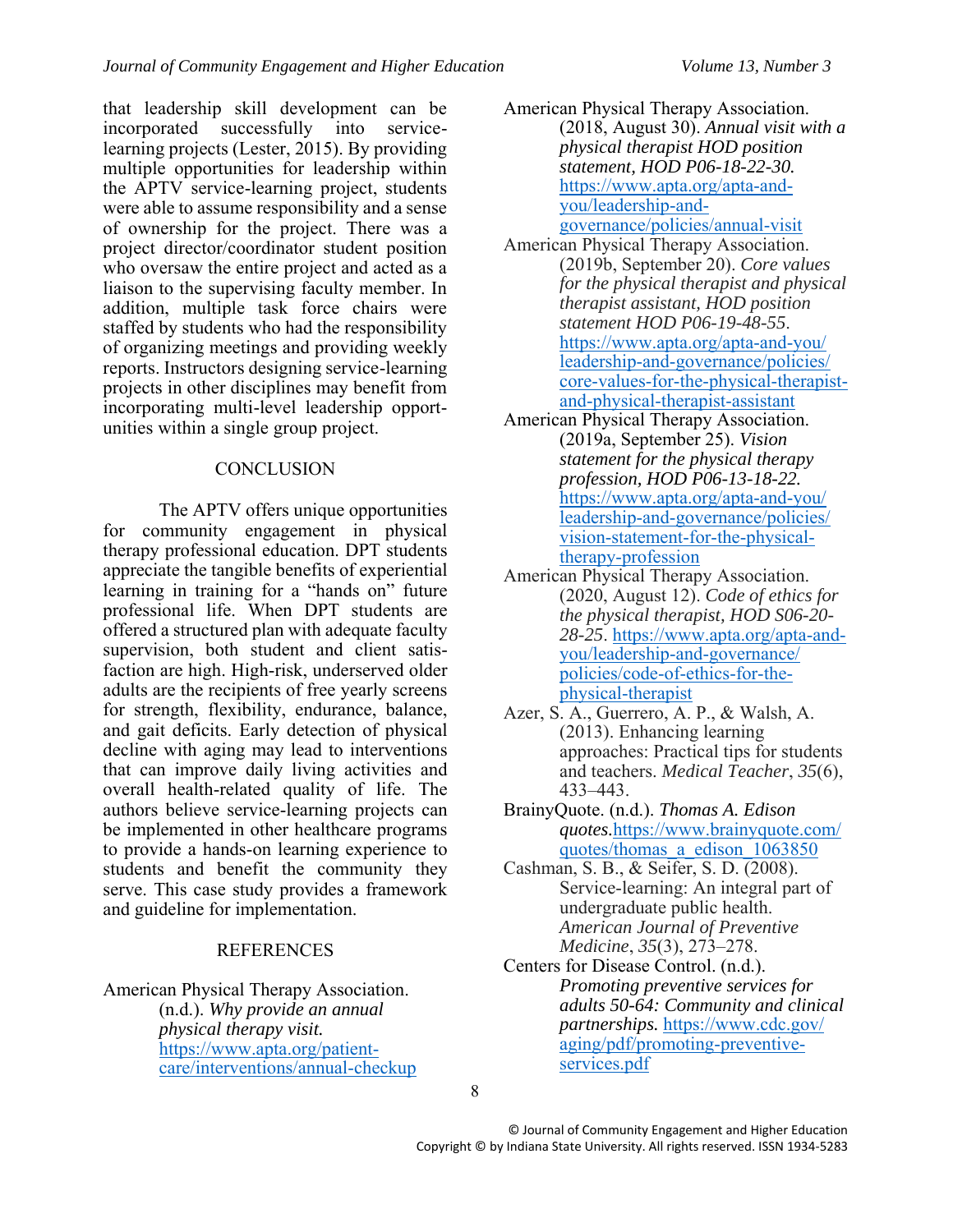- Crandell, C. E., Wiegand, M. R., & Brosky, J. A. (2013). Examining the role of service-learning on development of professionalism in doctor of physical therapy students: A case report. *Journal of Allied Health, 42*(1), e25–32.
- Gazsi, C. C., & Oriel, K. N. (2010). The impact of a service learning experience to enhance curricular integration in a physical therapist education program. *Journal of Allied Health*, *39*(2), 61E–67E.
- Hoppes, S., Bender, D., & DeGrace, B. W. (2005). Service learning is a perfect fit for occupational and physical therapy education. *Journal of Allied Health*, *34*(1), 47.
- Lambright, K.T., & Lu, Y. (2009). What impacts the learning in service learning? An examination of project structure and student characteristics. *Journal of Public Affairs Education, 15*(4), 425–444.
- Lester, S. W. (2015). Melding service learning and leadership skills development*. Journal of Experiential Education*, *38*(3), 280–295.
- McMenamin, R., McGrath, M., Cantillon, P., & MacFarlane, A. (2014). Training socially responsive health care graduates: Is service learning an effective educational approach? *Medical Teacher*, *36*(4), 291–307.
- Morabia, A., & Zhang, F. (2004). History of medical screening: From concepts to action. *Postgraduate Medical Journal, 80*(946), 463–469.
- Nordon-Craft, A., Schwarz, B., Kowalewski, V., Hartos, J., Severance, J. J., & Bugnariu, N. (2017). Service-learning enhances physical therapy students' ability to examine fall risk in older adults. *Journal of Allied Health*, *46*(3), 51E–58E.
- Phelan E., Mahoey, J., Voit J., & Stevens J. (2015). Assessment and management of fall risk in primary care settings. *Medical Clinics of North America, 99*(2), 281–293.
- Reynolds, P. J. (2005). How service-learning experiences benefit physical therapist students' professional development: A grounded theory study. *Journal of Physical Therapy Education*, *19*(1), 41–54.
- Salam, M., Iskandar, D., Ibrahim, D., & Farooq, M. (2019). Service learning in higher education: A systematic literature review. *Asia Pacific Education Review*, *20*, 573–593.
- Tapley, H. (2019). PHTH 720 Health Promotion Outreach Course Syllabus. Indiana State University.
- Tapley, H., & Patel, R. (2016). Using the PRECEDE-PROCEDE model and service-learning to teach health promotion and wellness: An innovative approach for physical therapist professional education. *Journal of Physical Therapy Education*, *30*(1), 47–58.

# AUTHOR BIOGRAPHIES

**Howell Tapley**, PT, MSPT, PhD, is Professor and Director of the Doctor of Physical Therapy Program at Indiana State University. Dr. Tapley has practiced physical therapy for over 20 years and has extensive training and practical experience in public health, including work with a variety of underserved populations. Dr. Tapley coordinates the health promotion coursework within the DPT program at ISU.

**Jeremy Houser**, DPT, PhD, is Assistant Professor in the Doctor of Physical Therapy Program at Indiana State University. Dr. Houser maintains clinical practice in an outpatient orthopedic clinical setting. Dr. Houser serves as a volunteer for the Annual Physical Therapy Visit.

**Tiffany Idlewine**, PT, DPT, is Assistant Professor in the Doctor of Physical Therapy Program at Indiana State University. Dr. Idlewine maintains clinical practice in an outpatient orthopedic setting. Dr. Idlewine serves as a volunteer for the Annual Physical Therapy Visit.